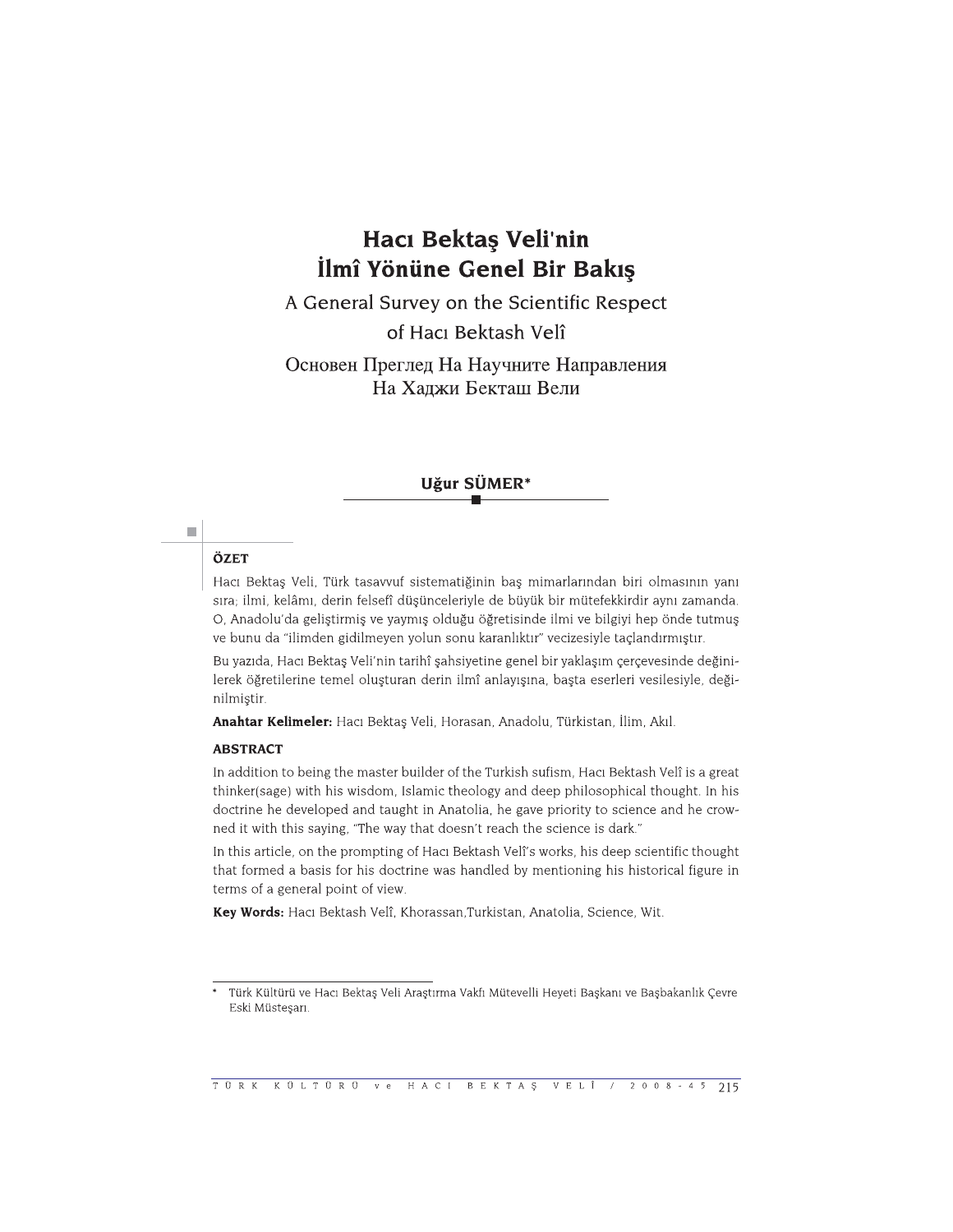и 6 и к в 6 м к в финистраните архитекти на турската мистична система. Със водки Бекташ Вели е един от главните архитекти на турската мистична система. Със евоите научни, религиозни и дълбоко философски иден, той се нар

ise Şeyh Ahmed'in kızı Hatem veya Hatme hatundur. (Köprülü, 1976: 51).

Onun eğitim-öğretimden geçtiği, ilim halkası ve hocalarının ne kadar özenle üzerinde durduğunu gösterir. (Ocak, 1992: 65).

Çocukluğunun Nişabur'da geçmesi; Türkistan piri Hoca Ahmet Yesevi'den ışık alması, ilim kaynağını da Horasan Alperenleri'nden tamamlaması son derece önemlidir.

Çıkış yeri bir Türk yurdu olan Pir-i Tüskistan, Hoca Ahmed Yesevî'nin düşüncesini Anadolu'ya getiren ve Kur'an ile Yesevi'nin düşüncelerini Türkçe konuşup Türkçe yazan ve Türkçe söyleyen Horasan Erlerinin önderi ve lideri olmuştur. (Altınok, 1993: 133).

Ahmet Yesevi, Hacı Bektaş Veli ilişkisine önemli yer veren, Velâyetname başta olmak üzere, kaynaklar, Hacı Bektaş Veli'yi Anadolu'ya Ahmet Yesevi'nin gönderdigi uzerinde birleşmektedirler. Yine bu eserlerde Lokman-i Perende'den ve en çok da şeyhi ve kendisine Rum diyarında halifelik veren üstadi kimliği ile Ahmet Yesevi'den söz edilmektedir.

Hacı Bektaş Veli, Horasan'dan Anadolu'ya, yani Sulucakarahöyük'e geldiği zaman kendisini ziyarete gelenlere ve kimliğini soranlara şöyle cevap verirdi:

'Ben Türkistanlıyım ve Türkistan'ın Horasan şehrindenim. **Babam** Hz. Muhammed'in soyundan Şeyh İbrahim Sâni'dir, onun büyük oğluyum. Annem, Türkistanlı Şeyh Ahmed'in kızı Hatem hatun'dur. Mürşidim Pîr-i Türkistan Hoca Ahmed Yesevi, Hocam Lokman Perende, Mesrebim Hz. Muhammed, Rehberim Hz. Ali, Nasibim ise Yüce Allahü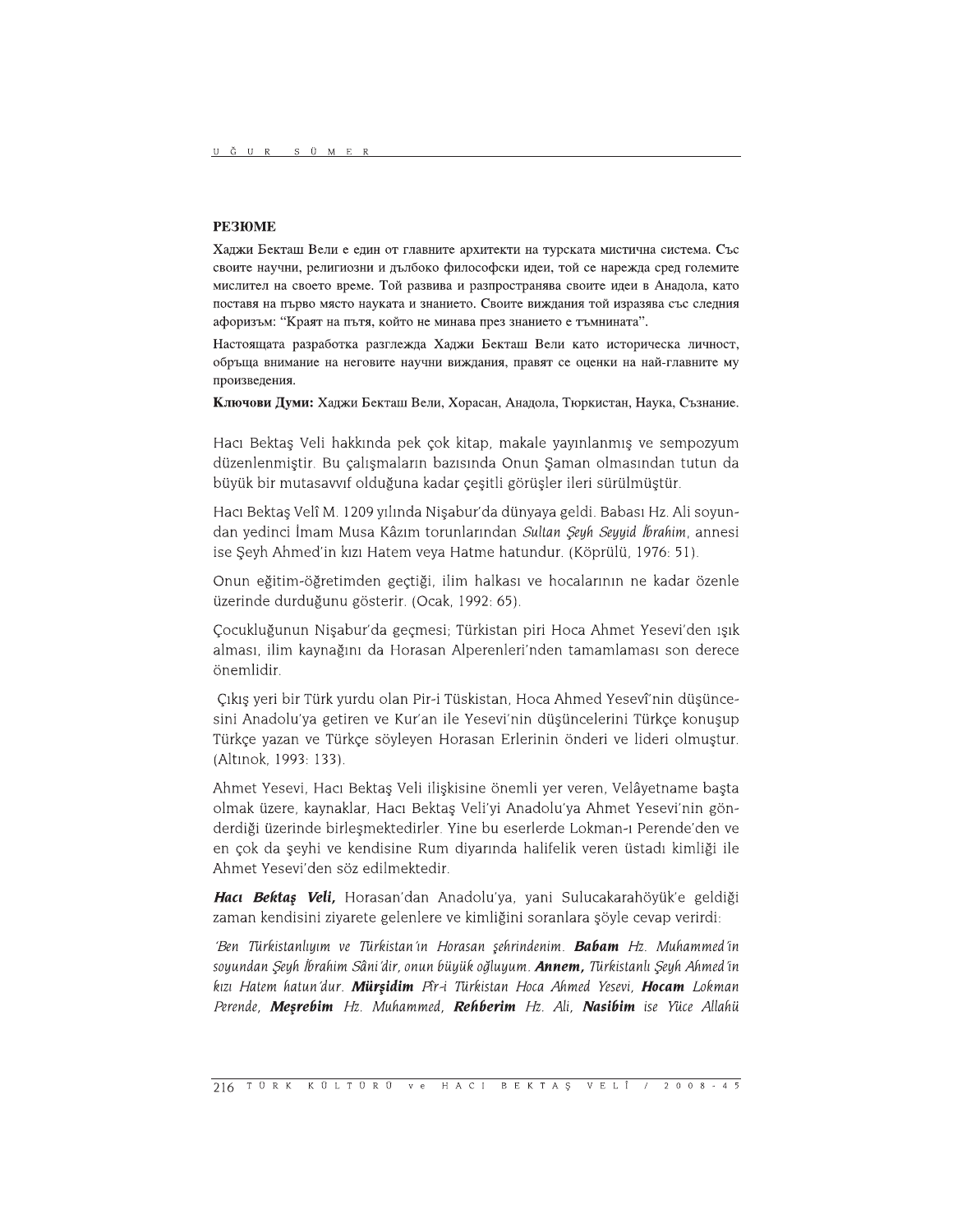Taalâ'dandır. 'Bundan sonra Sulucakarahöyük ten ocaklar uyandırır, insanlar yetiştirir, ilim ve irfanı ile Anadolu, Balkanlar ve diğer pek çok bölgelerde herkesi "Türk milli birlik ve beraberliği, bağlamında aydınlatırken (Altınok, 2007: 129):

"İlimden gidilmeyen yolun sonu karanlıktır. Kadınlarını okutmayan milletler yükselemezler" diye ikaz eder,

"Ele dile bele sahip ol"mayı hatırlatır,

"Bir olalım, iri olalım, diri olalım" der, toplumsal huzurun yolunu, ilminin sağlamlığını ve bütün insanlığı 'yetmiş iki millete aynı gözle baktığını ve kucakladığını' gösterir.

Hacı Bektaş Veli'nin Anadolu'ya geldiği çağ olan XIII. yüzyılda Anadolu, Moğol zulmünün meydana getirdiği karışıklıklar içindeydi. Böyle bir ortamda Türkistanlı Hoca Ahmed Yesevî'nin düşünceleriyle Anadolu'ya gelen Hacı Bektaş Velî Suluca Karahöyük'e (Hacın) yerleşmiş, ezilen, hor görülen Türkmenleri etrafına toplayıp aydınlatmış, onlara iyiyi doğruyu, gerçeği, dostluğu ve kardeşliği telkin etmeye başlamıştır.

Türk diline değer verip dua ve niyazların Türkçe yapılması için var gücüyle çalışan Hacı Bektaş Veli'nin dünya görüşünde tasavvufî öğüt ve anlayışında ırk, din, dil ve mezhep ayrılıkları yoktur. Onun bu konulardaki tek ölçüsü tüm inançlara ve yetmiş iki millete aynı mesafede yaklaşmasıdır. (Altınok, 2007: 152).

Hacı Bektaş Veli'nin Kitab'ul Fevaid, Besmele Şerhi, Şathiye, Fatiha Suresi Tefsiri adlarıyla bilinen eserlerinin yanı sıra ünlü eseri Makâlat'ında o şöyle der;

"Bilesin ki Yüce Allah'a giden yollar yaratılanların nefesleri sayısıncadır. Gerçeğe ulaşmış kişiler bu dört mertebesi bulunan şeriat, tarikat, marifet, hakikatı bilmesi gerekir.'

Hacı Bektaş Veli, Makâlât adlı eserinde, insanın Allah'a dört kapı kırk makamdan geçerek ulaşacağını ifade etmektedir. Dört kapı kırk makam, aynı zamanda İslâm dininin temel değer ve öğretilerini de içermekte ve bir eğitim sistemi olarak devam ettirilmektedir. Hoca Ahmet Yesevi'den Hacı Bektas Veli'ye kadar olan silsiledeki büyük şahsiyetler, çevrelerindeki insanlara İslâm'ı 'Oğuz Türkçesi'yle öğretmeyi görev edinmişlerdir. (Güner, 1986: 75).

Türkistan piri Hoca Ahmet Yesevî'den ışık alması, görüşlerinin ve davasının, sonraları bütün dünyada yankılanmasına sebep olmuştur (Noyan, 1985: 99).

Bektaşilikte dört kapı kırk makam, Hz. Peygamber'in şu hadisi ile açıklanmaktadır:

'Seriat benim sözlerimdir. Tarikat benim islerimdir. Marifet benim düsüncelerimdir. Hakikat benim ruhsal durumumdur.'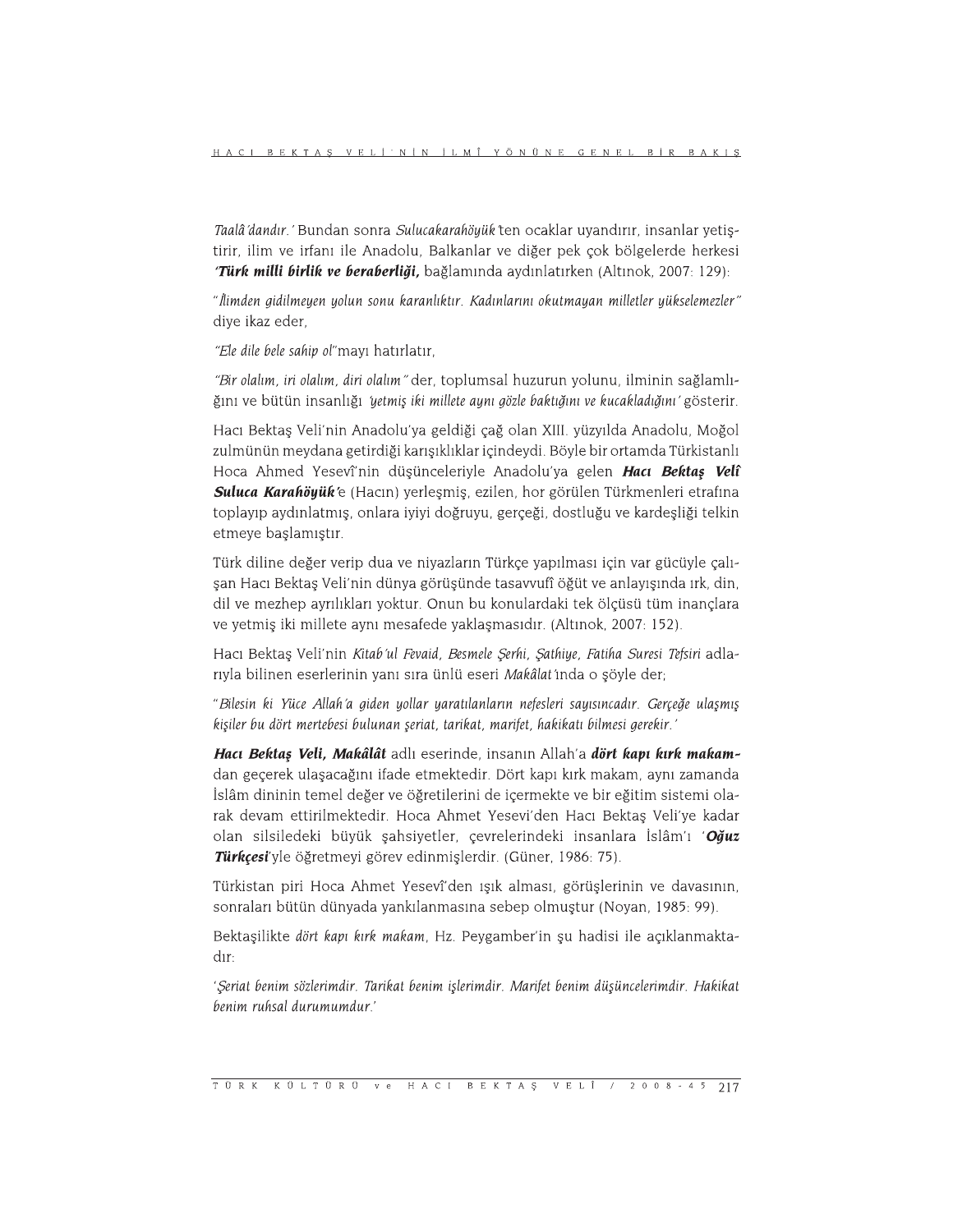Hacı Bektaş Veli, insanın yiyip içmesini dahi, dört kapı kırk makama göre açıklamıştır. Böylece o dört kapı anlayışını günlük hayata taşıyarak, insanların inanç, ibadet ve ahlâkî gelişmelerine olumlu katkıda bulunmak istemiştir. Şeriat kapısında yiyen, içen kişi, rızık vereni, yani Allah'ı çok anar ve Allah'ına itaati yerine getirir. Tarikat kapısında rızıklanan kişi, yemede ve içmede israftan kaçınır. Hakikat kapısında rızıklanan kişi ise, Hakk'ı kendi zatında bulur ve öyle müşahade eder.

Güçlü bir ahlâk sistemini ön planda tutan Velî, yaşamında ve görüşlerinde miskinlik, başkalarının sırtından geçinme ve tembelliğe hiçbir zaman pirim vermemiştir. Çalışkanlık, atılganlık ve azimle vatan sevgisini aile bağlarıyla kuvvetli tutmaya özen gösteren Hacı Bektaş Velî, bu meziyetleriyle kendisinden önceki dönemlerde ortaya konulmuş, şer'î ve tasavvufî fikirleri eski Türk töreleriyle yoğurarak çağının şartlarına göre yorumlayıp Anadolu halkının aydınlanmasına önemli katkılarda bulunmuştur.

Selçuklu'dan Safevîler'e, Osmanlı'dan Cumhuriyet'e Türk devletlerinde yine onun düşünceleri ve yol göstericiliği görülür.

İnsanların yaşantısına yön vermesiyle, arkasında bıraktığı izin canlılığı, devamlılığı ve genişliğiyle Hacı Bektaş Veli; inanç, ahlâk, töre ve dil alanında da başlı başına bir kaynaktır.

Her konuda derin bir düşünür, felsefî bir mutasavvıf olan Hacı Bektaş Velî, aynı zamanda ilme, kadınların sosyal hayata girmelerine önem vermiş ve güçlü bir devlet, güçlü bir millet şuurunu Anadolu insanına öğretmeye çalışmıştır.

Anadili Türkçe'den başka, İslâm kültürünün belkemiği olan Arapça ve Farsça'yı kitap yazabilecek kadar iyi bilen, Sulucakarahöyük'e yerleserek, *Ihlara Vadisi'*ndeki Hiristiyan Rumlar'a komsu olan; en azından Fars, Arap, Rum ve Türk dillerinin konuşulduğu farklı medeniyet ve kültür gruplarıyla içli dışlı olan bir Türk büyüğünü bu kadar küçümsemek ilmin ve ilim adamlığının değerine, otoritesine halel getirmez mi?

Günümüz Alevi-Bektaşi toplumu bazı yanlışlarını, eksiklerini, hatalarını, günahlarını görüp de, ışığından yararlanmaya çalıştıkları "aydın"ları iyi tanımamaktadır. Bu cehalet karanlığından kurtulamamış olan Bektaşi, Alevi ve Sünnilerin bazıları yüzünden Hazret-i Muhammed (Aleyhisselâm)in, Hz. Ali'nin ve Hacı Bektaş Veli'nin birer aydın oluşlarına niye leke sürülsün ki? Yarasalar istemese de, güneş her gün dünyayı aydınlatıyor.

Öyle ise, her şeyi olduğu gibi, Hacı Bektaş Veli'yi de ilme teslim edelim. Bu milletin, bu insanların bazılarının Ahmet Yesevi denilince. Mevlânâ ve Yunus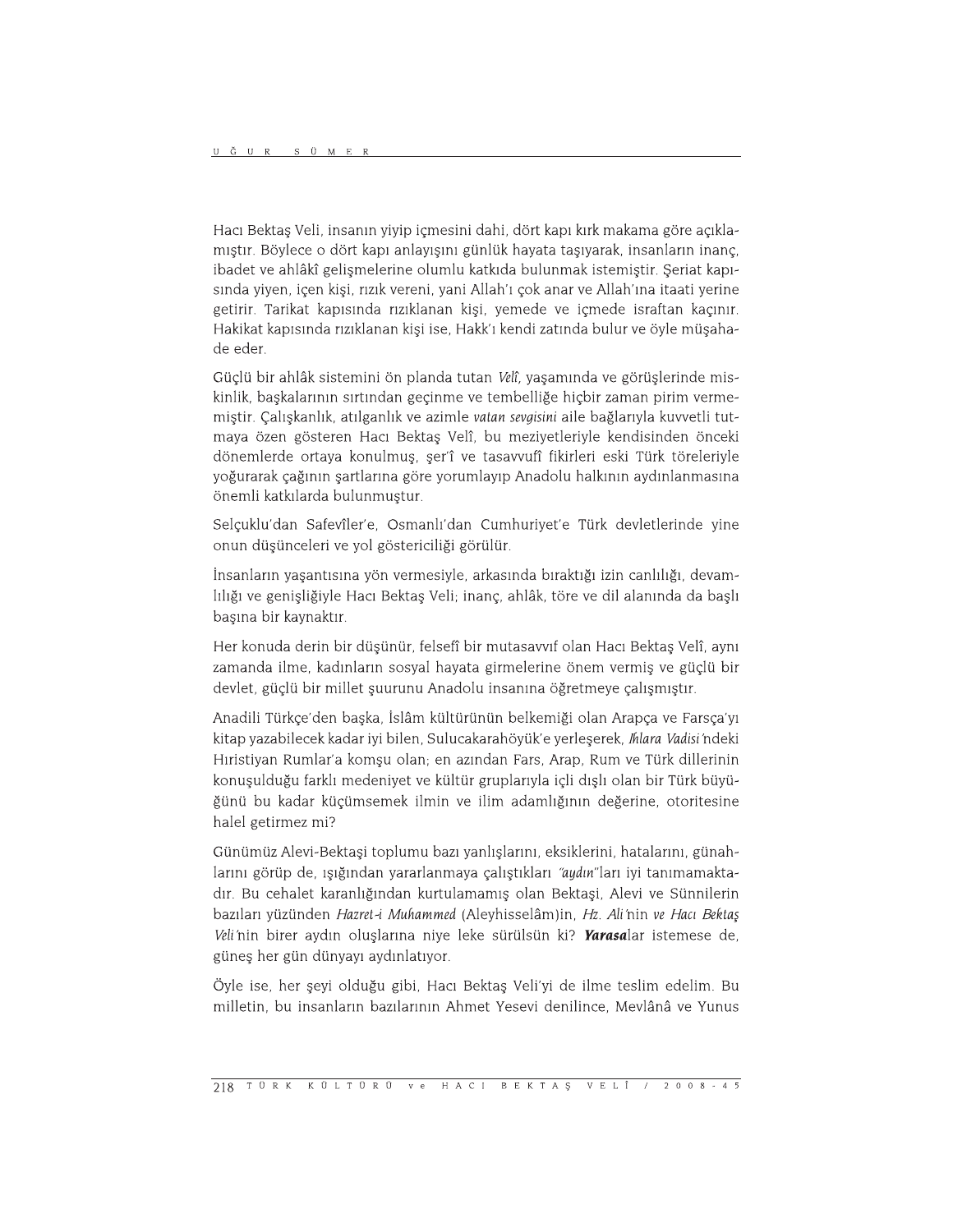Emre'yi duyunca göğsü kabarıyor da, her ikisine köprü olan Hacı Bektaş Veli denilince dudağı bükülüyorsa; bunda insanımızın değil, aydın bildiklerimizin kabahati, eksiklikleri vardır (Fığlalı, Tarihsiz: 162).

"Makalat" adlı kıymetli bir eserin müellifinin Hacı Bektaş Veli olmadığını bazıları iddia etseler bile, bu eserin içinde birkaç defa Hacı Bektaş Veli'nin ismi verilerek onun kendi sözlerinden nakiller yer alıyor. Eseri yazan kişi açıkça "Bu benim görüşüm" demiyor, Hacı Bektaş Veli'nin söylediğini ifade ediyor. Kendine ait sözleri, mısraları olduğu zaman da onları ayrıca belirtiyor. Bu bile, onun Hacı Bektaş Veli'ye ait olduğunu göstermeye yeter delildir. Niye Hacı Bektaş Veli'ye bu kadar cephe aliniyor (Cosan, 1990: 25)?

Burada, bilim dallarıyla ilgili birkaç örnekle konuya dikkat çekmek istiyorum. Daha sonra üzerinde özenle durulmalıdır.

'O bir ilahiyatçıdır. Her ne kim var, ihlâsla iman getirmek zorundadır" diyor. *"İmanın şartı altıdır"* derken, onun akidesinin doğruluğunu, yani *"akait"* ilmi ile olan doktrininin ilişkisini anlıyoruz.

"İki menzil arasında bir menzil" görüşüyle "kelam" ilmine vâkıf oluşunu görüyoruz. Dinî ve sosyal yaşantıyı çok güzel örneklerle açıklamasıyla ve devamlı akıl üzerinde durmasıyla,

"Akıllı olana bu kadar söz yeter" diyerek, düsünmeyi tesvik eder; cünkü, o "mütefekkir"dir.

"Akıl, idrak, ilham, hidayet, fikir, endişe (düşünce) gibi mefhumlar da gaiptir" diyerek "mantık" ve "felsefe" ilmini gösterir. "İnsan kendini bilmeyince, Tanrı'yı nasıl bilecek ve görecektir" diyerek mantığa önem verir. "Şeytanın aslı şüphededir" der. (Şardağ, 1989: 25).

"Bizim katımızda baba asıldır, anne köktür" der. Aklın yolu bir olduğuna göre, fazla söze gerek yok. (Öztürk, 1991: 57).

Onu yine, ondan dinleyelim:

"Dünyada kimi fıkıh, feraiz ilmini; kimi tefsir, hadis ilmini; kimi dil ilmini (sarf ve nahiv), kimi Arap ve Fars ilmini; kimi hakikat ilmini, kimi belâgat ilmini; kimi hendese ilmini; kimi astronomi (hikmet ve heyet) ilmini bilen, âlimler var. Değme adının da yetmiş iki manası vardır. Değme bir mânâsını bilmede bütün âlimler aciz kalır" (Atalay, 1991: 67).

"Malakat"ı düzenleyen, kitap hâline getirip hazırlayan kişi, Hacı Bektaş Veli'yi şu ifadelerle övüyor: